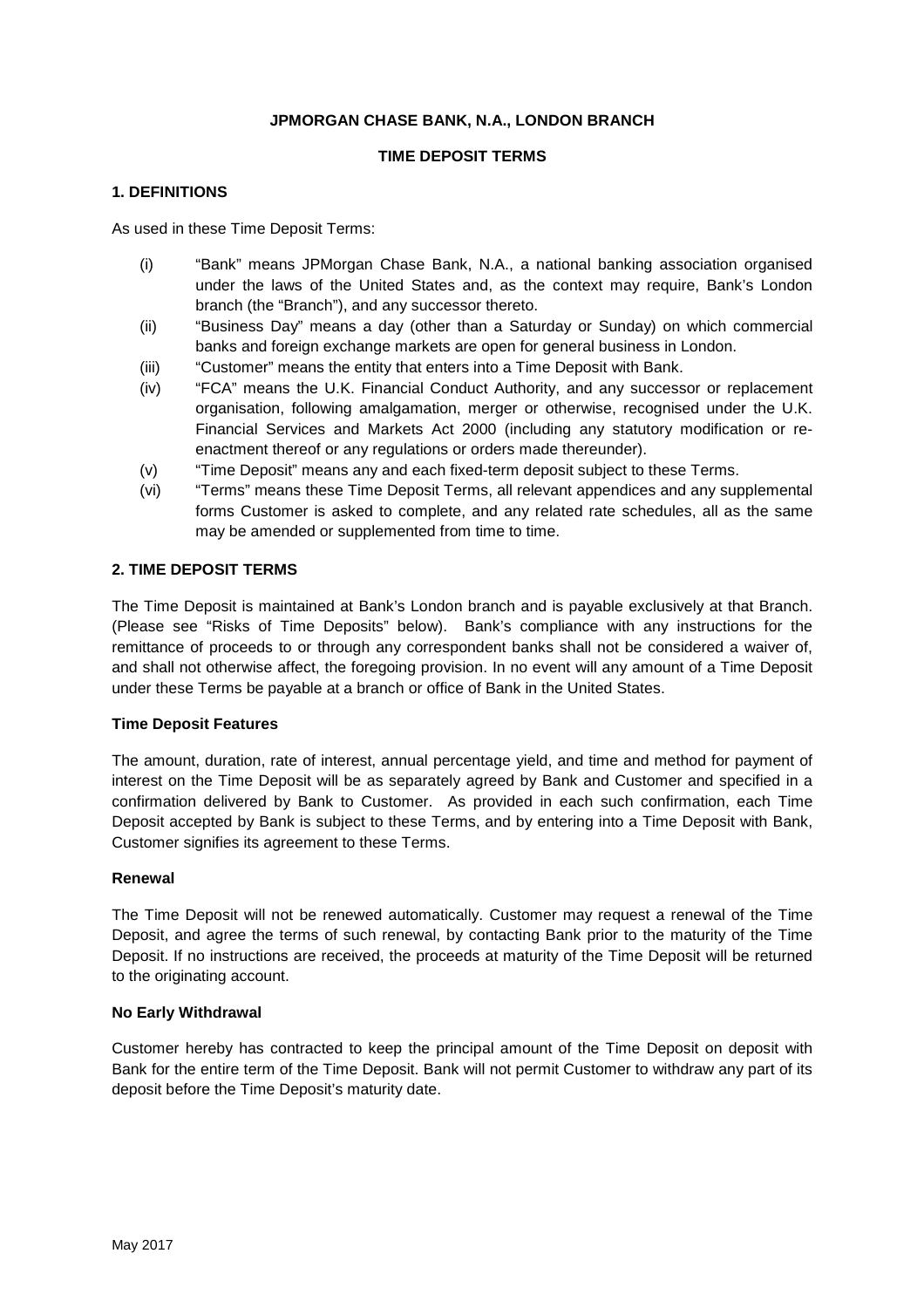#### **Risks of Time Deposits**

**Under U.S. federal law, deposits that Customer maintains in any Bank branch located outside of the United States, including the Branch, (i) are not insured by the U.S. Federal Deposit Insurance Corporation or any other agency of the U.S. government; (ii) are subject to crossborder risks; and (iii) enjoy a lesser preference, as compared to deposits held in the United States in the event that Bank should be liquidated, become insolvent or be placed into receivership or be subject to other proceedings for the benefit of creditors. Payment of the Time Deposit may be suspended from time to time in order to comply with any law, regulation, governmental decree or similar order for the time being affecting Bank or any of its subsidiaries or affiliates.** 

Customer is advised to consult with its own legal, tax, financial and accounting advisors to the extent deemed necessary, and Customer is expected to rely upon its own evaluation of information it receives when making a decision to enter into a Time Deposit.

#### **Customer's capacity**

The principal amount of the Time Deposit held with Bank shall constitute a debt from Bank to Customer (whether for Customer's own account or, subject to Clause 12, as trustee), regardless of whether Customer is acting for underlying clients or other third parties.

### **3. CUSTOMER REPRESENTATIONS AND WARRANTIES**

Customer represents and warrants that (i) all information given to Bank from time to time is accurate, true and complete; (ii) it has the power to enter into and perform under these Terms; (iii) all necessary actions have been taken and approvals received in accordance with its organizational documents and applicable law and regulation; and (iv) it is duly organised and validly existing in the jurisdiction in which it is organised.

### **4. AUTHORISED INSTRUCTIONS**

Customer's instructions to Bank in respect of the Time Deposit shall be given in such form and by such means as Bank shall specify to Customer from time to time (which may include communications in writing, by telephone or by electronic means). Customer agrees that Bank will not be liable for any loss, cost, expense or other liability arising out of any instructions (transmitted in writing, by telephone, electronically or by any other means) which it believes to be genuine. Bank will not be responsible for any loss, liability, cost or expense of acting upon unauthorised or fraudulent instructions which it believes to be genuine, and Customer agrees it will bear the risk of loss.

### **5. MONITORING CONVERSATIONS; ELECTRONIC COMMUNICATIONS**

Customer understands that Bank may monitor or record conversations and telephone calls (should Bank elect, in Bank's discretion, to do so) that Customer has with Bank employees or agents for the purpose of verifying transactions, quality control, or for other business reasons. Confidentiality and integrity of messages via email, facsimile, or other electronic media cannot be assured, and electronic media may not always transmit correctly, so Customer will not assume Bank has received a message via such media if Bank does not respond. Customer understands that messages left on a voice-mail system may not be collected immediately for various reasons and, again, Customer will not assume Bank has received a message.

### **6. CONFIRMATIONS**

All confirmations will be sent by fax, by mail at the address Customer provides, by SWIFT or by such other means as shall be agreed with Customer from time to time. Customer agrees that it must review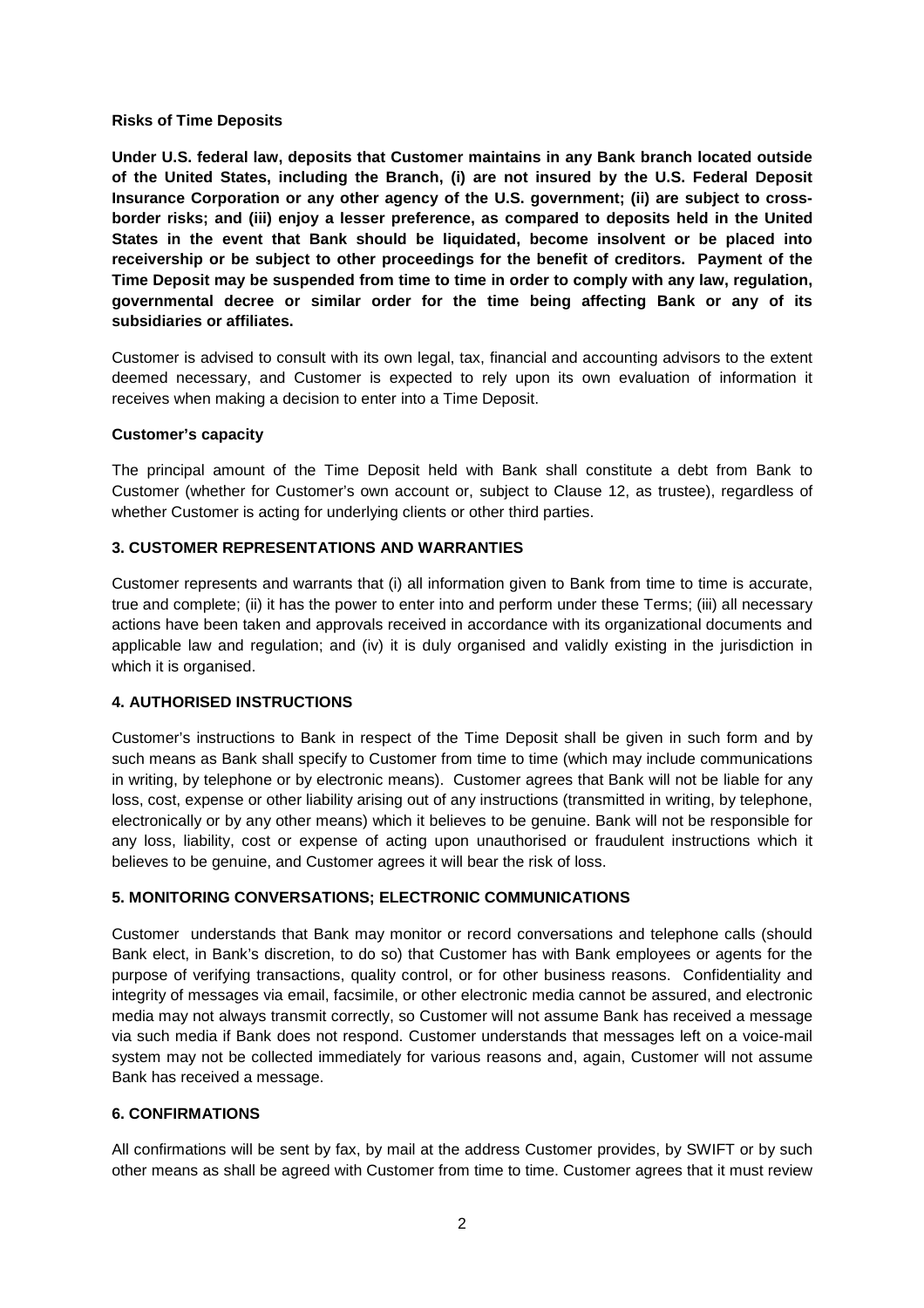confirmations promptly and notify Bank immediately of any errors, omissions, improper payments, or transfers. Unless otherwise provided by applicable law or regulation or specifically provided elsewhere in these Terms, Customer agrees that it cannot make a claim against Bank based on any error, omission, improper payment or transfer disclosed by a confirmation if it fails to notify Bank of it within ten (10) Business Days after the dispatch of the confirmation to Customer. Customer understands that it will not receive any account statements reflecting any Time Deposit which it has entered into.

### **7. LIMITATIONS ON RESPONSIBILITIES AND LIABILITIES; INDEMNIFICATION**

Bank shall be responsible for the performance of only those duties that are set forth in these Terms.

Except as otherwise provided by law, Bank's sole liability to Customer, its legal representatives, assigns or any other party for any wrongful act or failure to act in connection with any of the products or services provided to Customer shall be any direct damages Customer incurs because of Bank's gross negligence or wilful misconduct. Direct damages will be limited to the amount of any funds lost because of such gross negligence or wilful misconduct, together with compensatory interest with respect to any relevant transaction. Under no circumstance shall Bank be liable to Customer or any other person for any services provided by third parties (e.g., communications carriers) or for any indirect, incidental, special, or consequential damages, regardless of the form of action and even if Bank has been advised of the possibility of such damages. Bank disclaims any and all warranties, whether express or implied, including but not limited to, all warranties of merchantability or fitness for a particular purpose.

Bank will not be responsible for losses caused directly or indirectly by events or conditions beyond Bank's control, such as war, acts of terrorism, natural disasters, government restrictions, strikes, a failure of public utility, communication, computer, equipment or other systems, a failure or delay in receiving electronic data or any law, legal or regulatory requirements, exchange or market rulings, or suspension of trading.

Customer will indemnify Bank and hold it harmless from any claim, loss, liability and expense, including, without limitation, collection costs, reproduction and search costs and the reasonable fees and disbursements of counsel and other advisers incurred by Bank (i) in rendering services hereunder; (ii) if Customer breaches these Terms; (iii) if a third party brings a claim, suit or proceeding against Bank because Bank provided products or services to Customer; or (iv) resulting from a subpoena, administrative order, court order, levy, garnishment, attachment or other legal process affecting the Time Deposit. Customer will not be required to indemnify Bank to the extent that the claim, loss, or liability results directly from Bank's gross negligence or wilful misconduct.

### **8. TAXES**

Customer will be responsible for the payment of all taxes relating to the Time Deposit. Customer will reimburse Bank on demand for any taxes, assessments or charges that are imposed at any time on or in connection with the Time Deposit and shall indemnify Bank against liability for any such tax (including any interest and penalties). Bank is authorised to deduct from the Time Deposit any taxes or levies required to be deducted by any revenue or governmental authority for whatever reason with respect to the Time Deposit.

### **9. RETENTION OF ASSETS; DISPUTES OVER ACCOUNT ASSETS**

Bank may refuse to pay out any money from the Time Deposit upon receipt of oral or written notice of a claim regarding the Time Deposit, until Bank has a court order or the written consent of all required parties. Customer agrees to reimburse Bank for any expenses, including reasonable attorneys' fees,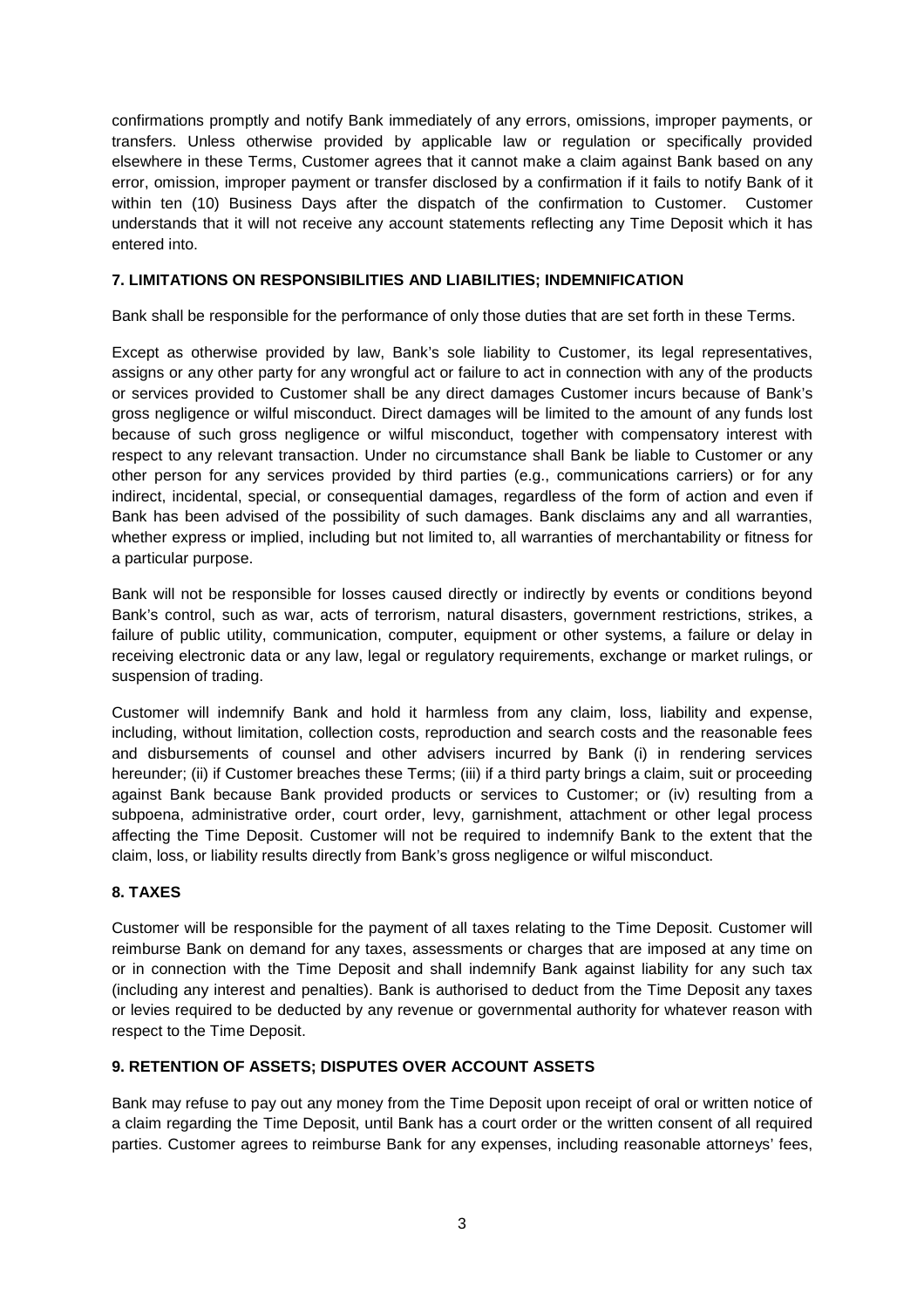that Bank incurs because of any dispute, including any incurred without litigation. Bank is not required to determine whether a dispute has merit in order to take one of the actions permitted by this section.

### **10. COMPLIANCE WITH LAWS**

Customer certifies that it has observed and will continue to observe all laws and regulations that apply to its activities and relationship with Bank.

## **11. RULES AND REGULATIONS**

Customer's transactions will be effected in accordance with Bank's internal rules and policies, all applicable laws, rules, regulations, and treaties.

## **12. CLIENT MONEY**

If Customer wishes to place client money in a Time Deposit, at the written request of Customer, Bank will acknowledge that the Time Deposit is held by Customer as trustee for clients of Customer. It shall be Customer's responsibility to send a letter to Bank to obtain written confirmation from Bank in accordance with the rules of the FCA and to check that each confirmation sent by Bank in respect of the relevant Time Deposit correctly records that the Time Deposit is held by Customer for clients of Customer. Customer represents and warrants that in respect of any such client money it has carried out all due diligence required under relevant laws, including without limitation all applicable prevention and detection of money laundering, client identification and sanctions laws and regulations (for the avoidance of doubt, including any sanctions administered by the U.S. Treasury's Office of Foreign Assets Control or by Her Majesty's Treasury), to satisfy itself of the good standing of each person on whose behalf it is depositing client money and that each such person is not involved in any money laundering or criminal activity, or the subject of any such sanctions.

Unless Bank has been specifically advised in writing by Customer, and Bank has acknowledged being so notified in writing, Customer agrees that all cash held by Customer in any account with Bank in the United Kingdom will: (i) not be held in accordance with the client money rules of the FCA; and (ii) be held as banker, not as trustee and will therefore not be subject to the protections conferred by the FCA's client money rules, and such money will not be segregated from Bank's money, and may be used by it in the course of its business. In the event of Bank's failure, the FCA's Client Money Distribution Rules ("Client Money Distribution Rules") will not apply to these sums and so Customer will not be entitled to share in any distribution under the Client Money Distribution Rules and Customer will therefore only rank as a general creditor of Bank.

### **13. GOVERNING LAW; NO THIRD PARTY RIGHTS**

These Terms, and any dispute, controversy, proceedings or claim of whatever nature (whether contractual, non-contractual or otherwise) arising out of or in any way relating to these Terms, shall be governed by, and construed in accordance with, English law. A person who is not a party to these Terms has no rights under the Contracts (Rights of Third Parties) Act 1999 to enforce any provision of these Terms.

# **14. SUCCESSORS AND ASSIGNS; SUBCONTRACTING**

These Terms shall be binding upon and inure to the benefit of each of Bank and Customer and their respective successors, assigns, and representatives. Customer will not assign any of its rights or obligations under these Terms without Bank's prior written consent. Except where prohibited by applicable law or regulation, Bank may assign its rights and obligations under these Terms, or grant participations in Bank's rights, to any other party, without notice to Customer or Customer's consent.